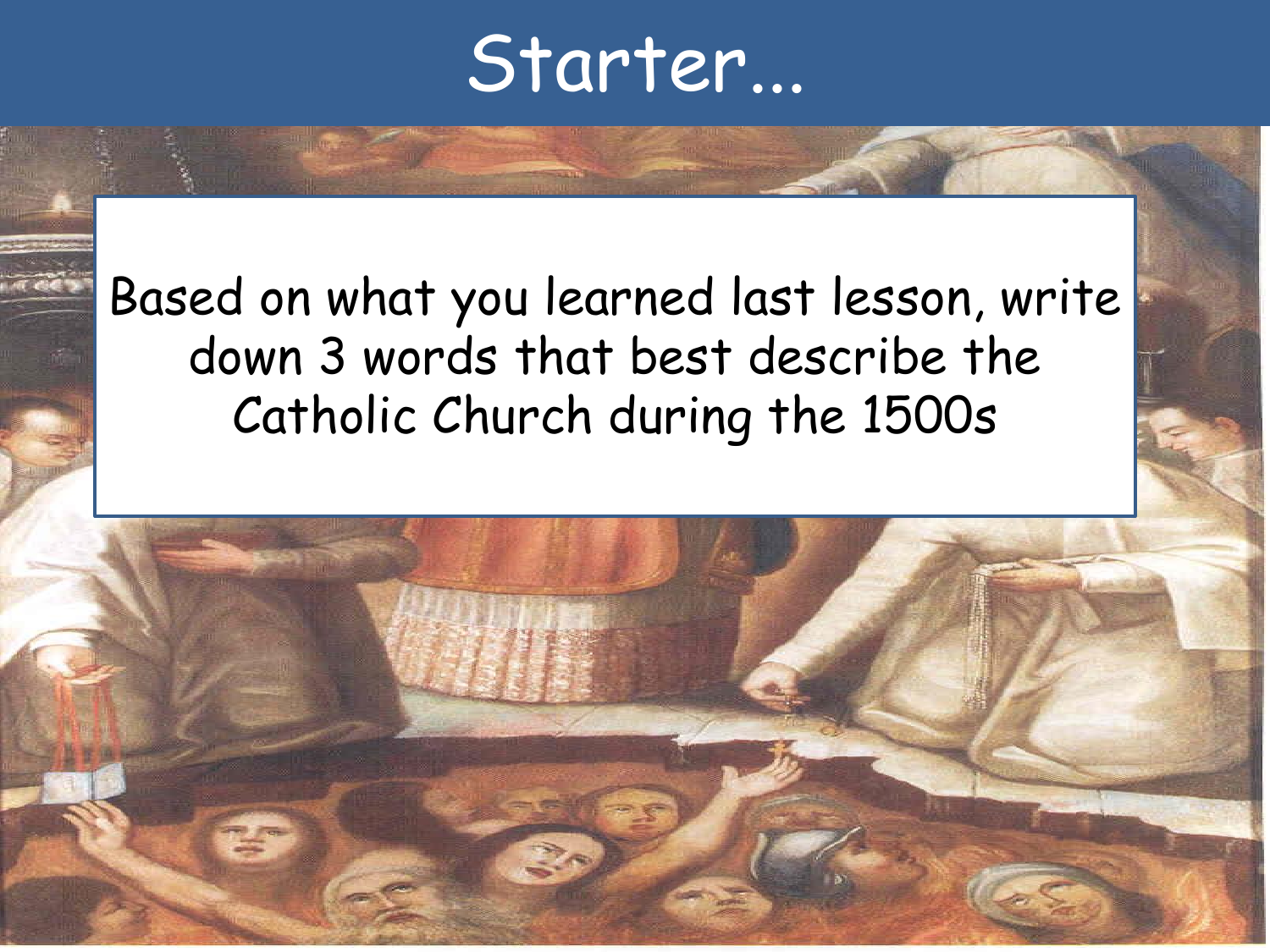## Martin Luther and the Reformation

#### **Learning Intention**

To learn how Martin Luther started the Reformation

#### **Success Criteria**

- I will be able to describe the beliefs of Martin Luther
- I will be able to explain the impact of Martin Luther on the Reformation
- I will be evaluate whether he was an important figure in the Reformation



Glossary copy: **Reformation:** changing or reforming religion in a country.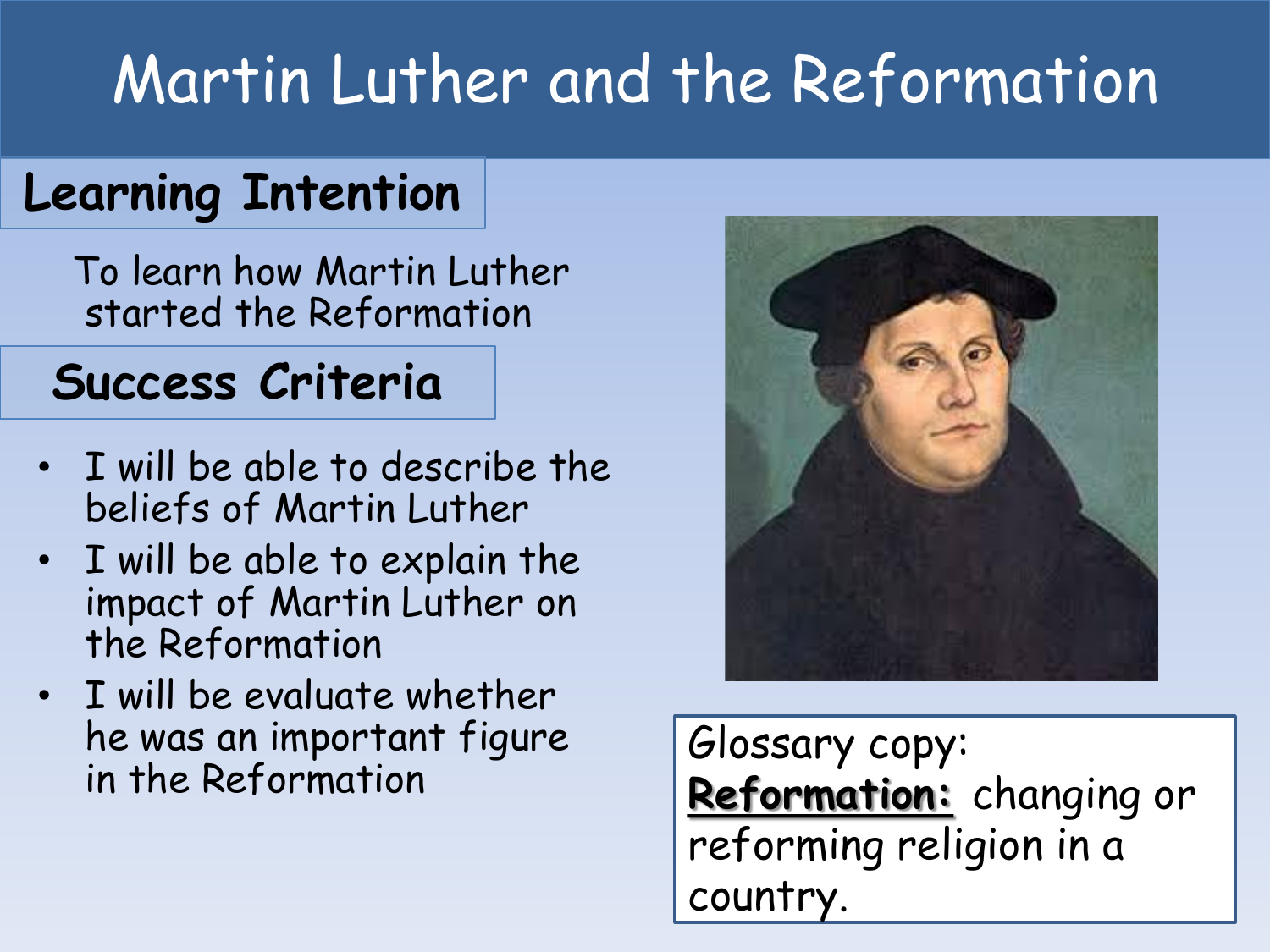# So who was Martin Luther?

Martin Luther was a German Catholic Priest who was born in 1483 and died in 1546. He started to have concerns about the nature of the Catholic Church and wrote 95 complaints (theses) which he nailed onto Wittenberg Church door in 1517. His ideas appealed to lot's of people and Luther became well known.

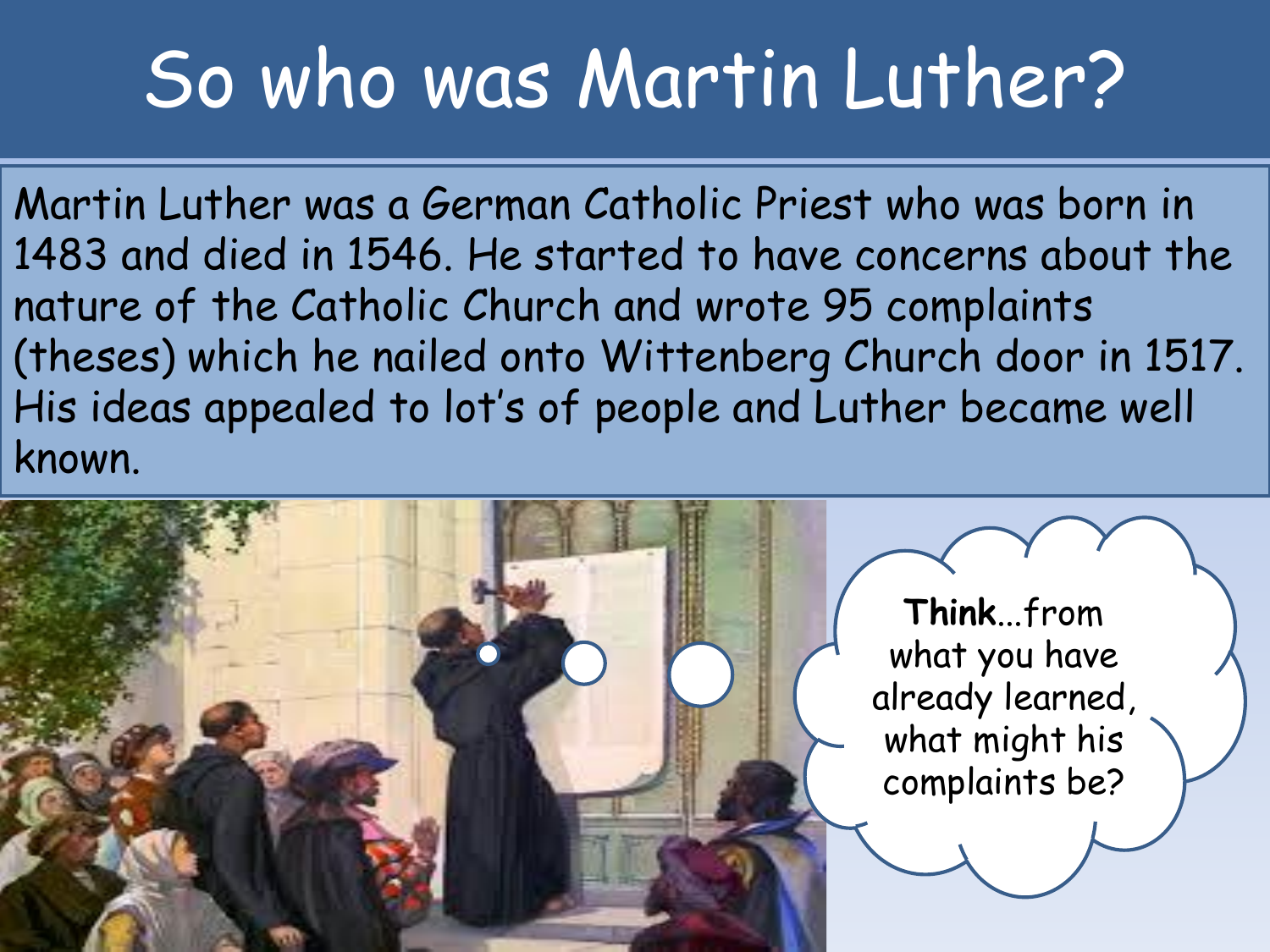### Task 1: Watch the animation clip about Martin Luther and answer the questions below

#### [The story of Martin Luther](https://www.youtube.com/watch?v=FhGGjRjvq7w)

- 1. What did Martin Luther experience age 21?
- 2. What did Luther believe was unfair?
- 3. How may theses did he write?
- 4. Where did he nail his theses?
- 5. Where does Luther argue his case?
- 6. What is Luther declared as?
- 7. What language has the bible always been written in?
- 8. What new invention allowed the Bible to be published in lots of different languages?
- 9. What happened to the church and what two branches a Christianity now existed?

Copy: The Christian church being split into two branches was the start of a period called the Reformation. The new religion was called the Protestant religion because Martin Luther and his followers protested against some aspects of the Catholic religion.

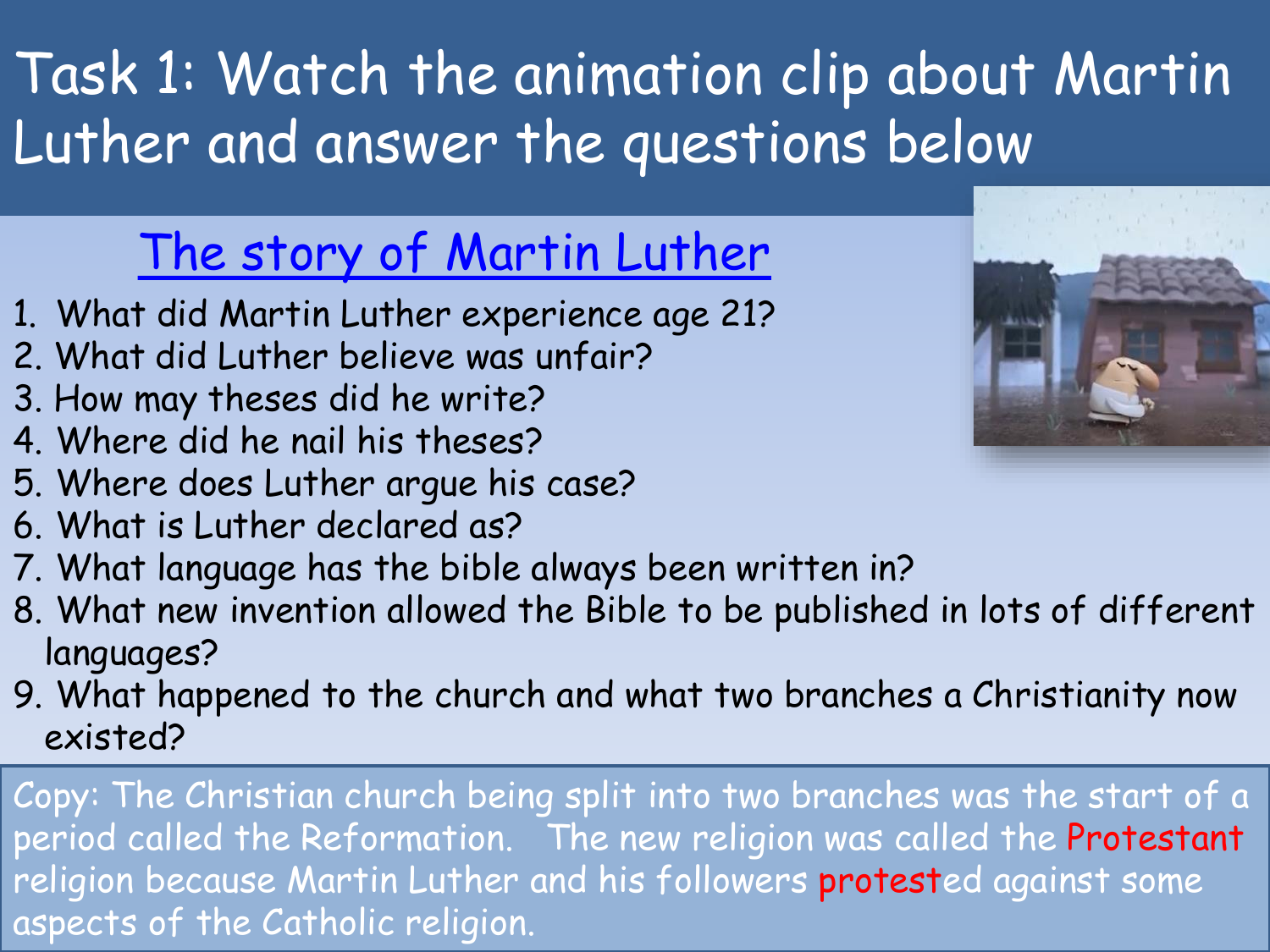#### Task 2: decide whether each statement is a Catholic or Protestant belief and colour code each box accordingly

| Entry to heaven can<br>only be reached by<br>attending the<br>church rituals.                | The clergy should be<br>able to marry and<br>have children.                                       | You need the clergy<br>(church men) to help<br>you understand the<br>bible.                           |
|----------------------------------------------------------------------------------------------|---------------------------------------------------------------------------------------------------|-------------------------------------------------------------------------------------------------------|
| Fancy elaborate<br>ceremonies are not<br>needed.                                             | Elaborate<br>ceremonies with<br>gold and expensive<br>silver are good to<br>show glory<br>of God. | The Bible should be<br>read in any language<br>so people can<br>understand it and<br>learn.           |
| The clergy cannot<br>marry! It is against<br>God.                                            | The Bible is the<br>source of the truth<br>(not the clergy).                                      | You must only pray<br>to God or Jesus!<br>They are the only<br>ones who can<br>listen.                |
| You don't need to go<br>to church to reach<br>heaven, you just<br>need to believe<br>in God. | The Bible can only<br>be read in Latin, it's<br>sacred language!                                  | You must always<br>pray to our dead<br>saints as they can<br>help solve your<br>everyday<br>problems. |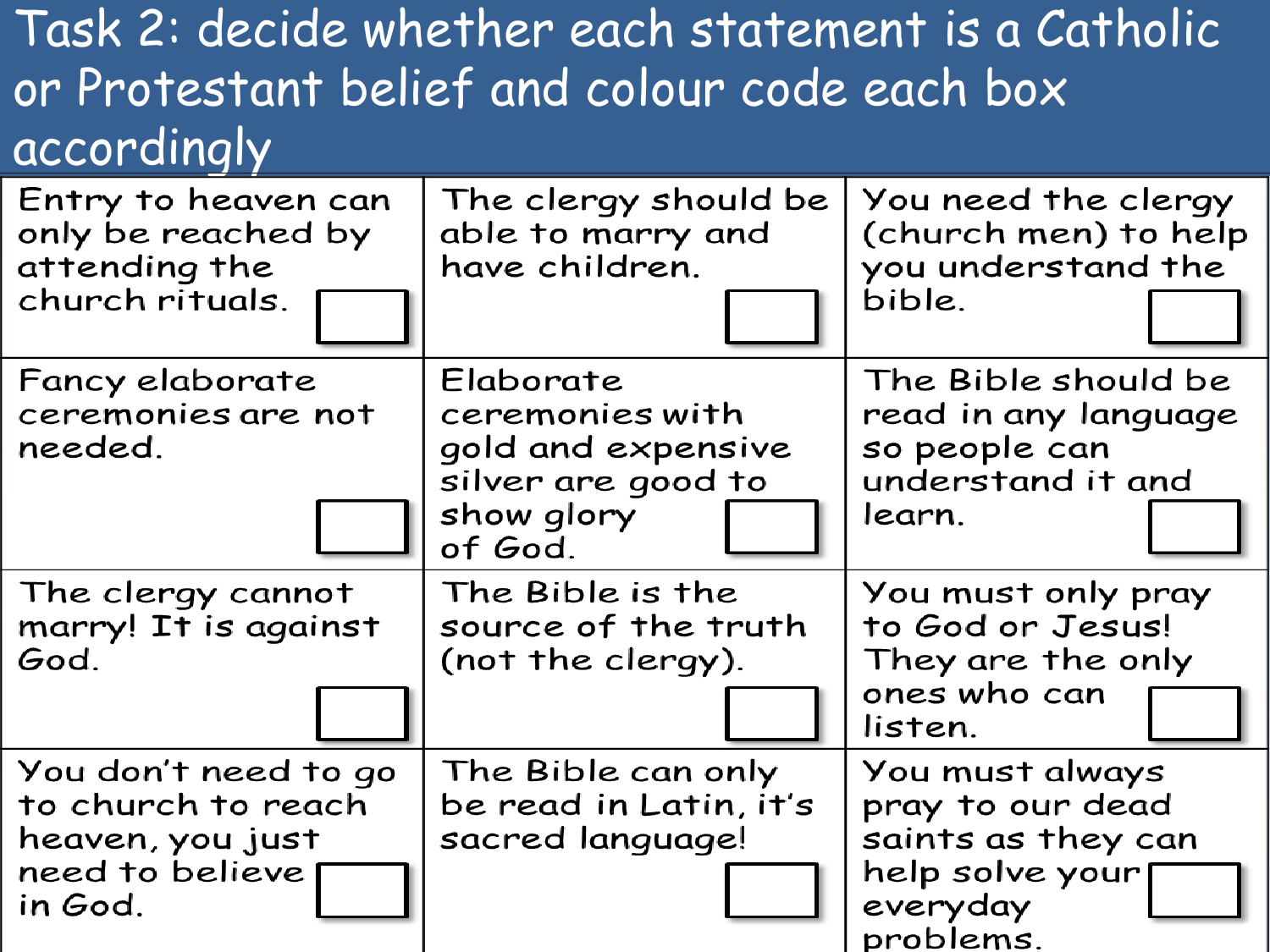Imagine you are living in Scotland during the 1500s. You have heard all about Martin Luther and his beliefs. You want to let people know that there's a new religion but you need to be very careful because you would be accused of heresy and burned at the stake if it was discovered you were spreading Protestant ideas.

Task 3:

Design a poster that you can pin onto the local Catholic church door one night to highlight the corruption in the Catholic Church and try to get people to become Protestant.

**Task 4:**Write a short paragraph explaining why Martin Luther was an important figure in the Reformation.